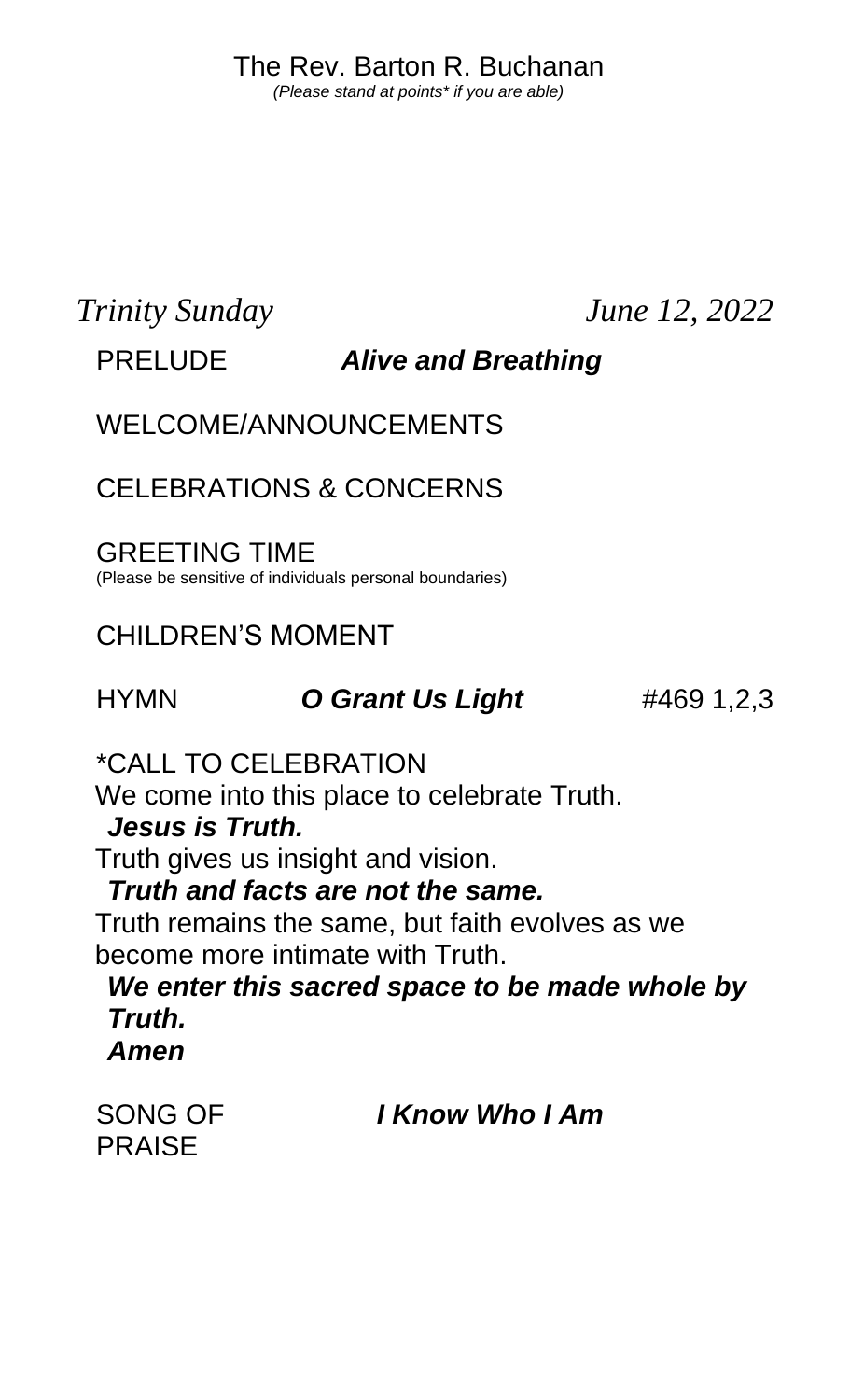## **OFFERTORY** INVITATION

*God, we give thanks for The Spirit of Truth that leads us to abundant living. Truth liberates us from our past and enlightens our future. God, empower us to be open to the ebb and flow of life so that we may cultivate the Gift within. Amen*

OFFERTORY *I Will Wait for You*

\*DOXOLOGY

*Praise God from whom all blessings flow; Praise God all creatures here below; Praise God above, you heavenly host; Praise Father, Son and Holy Ghost. Amen.*

SCRIPTURE John 16:12-15 NIV

GOOD **NEWS** 

PRAYER

**BENEDICTION** RESPONSE

*I Know Who I Am*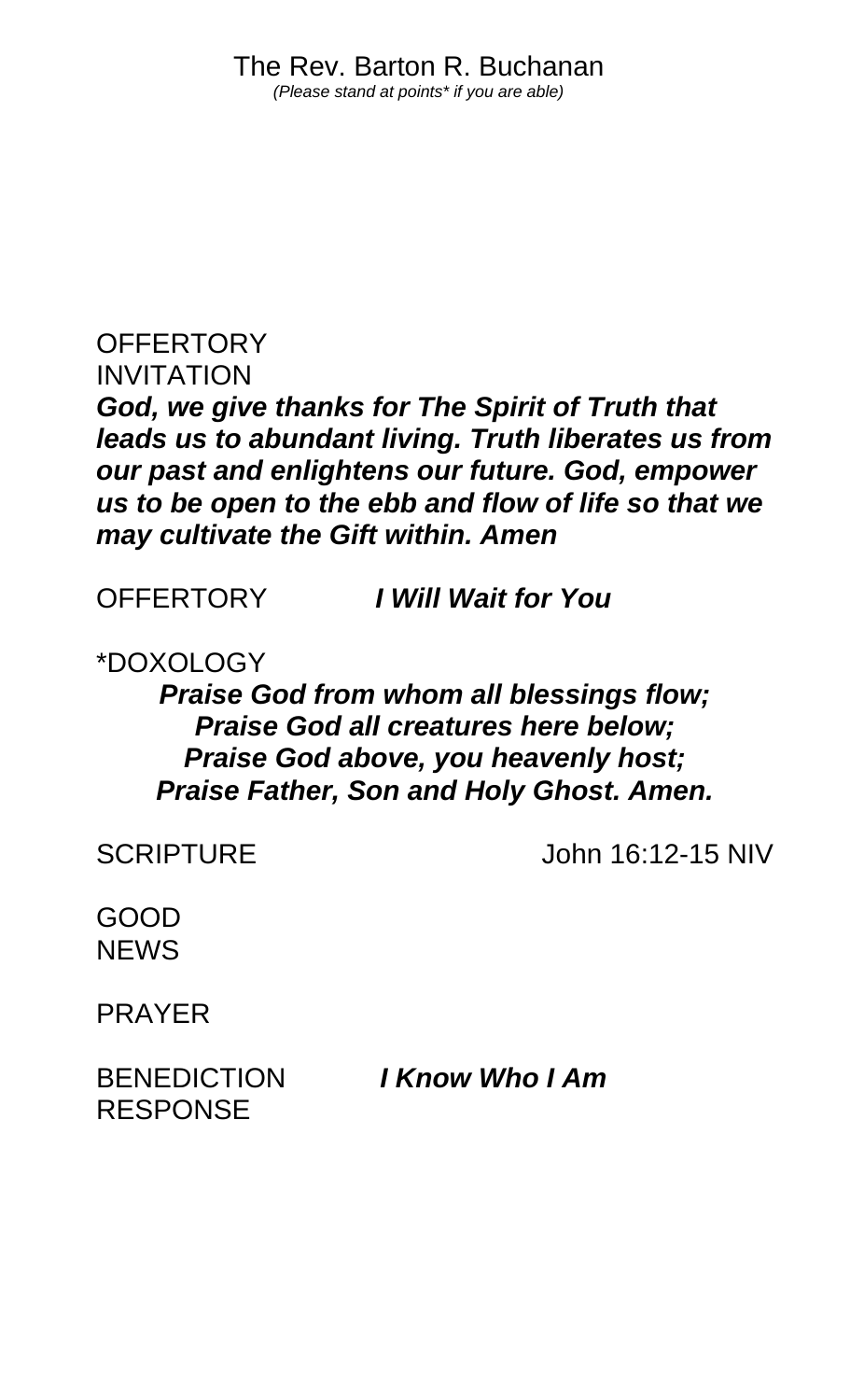

### **Welcome to Windermere Union Church. We're Glad You're Here!**

Please fill out a visitor's card and let us help you get connected. If you have a question about a ministry or event, we are here to help! Contact the church office at office@windermereunion.org or 407-876 2112.

#### "**WUC Re-Creation Story "Committees**

The WUC Board is excited to turn our focus to our WUC Re-creation planning session held in March and move forward with setting up committees to address the four main areas identified. The following committees are available for your participation marketing, worship, social outreach, youth and children. We request that if you are interested in serving on one of the committees that you contact the church office. We hope that each of you will give serious consideration to participating and helping our church move forward as the hands, feet, and voice of our God who is still speaking.

### **John 16:12-15 NIV**

### **Trinity Sunday**

**12**"I have much more to say to you, more than you can now bear. **13** But when he, the Spirit of truth, comes, he will guide you into all the truth. He will not speak on his own; he will speak only what he hears, and he will tell you what is yet to come**. 14** He will glorify me because it is from me that he will receive what he will make known to you. **15** All that belongs to the Father is mine. That is why I said the Spirit will receive from me what he will make known to you."

**Ushers**

**June 19** – Mary Ellen Nattans & Becky Neaman



**June 26** – Connie Lawton & Nancy Wheeler



**Instant Church Directory** -Have you moved or maybe received a new phone? It is time to check your information online at the Instant Church Directory . Just login in at www.instantchurchdirectory.com and double check all your information.



Instant **n** 

**HAPPY 4th of JULY!!!** - On SUNDAY, JULY 3rd help us celebrate The 4th of July on the 3rd. After the church service there will be a picnic. Church will provide the meat. Please bring salads or desserts to share if you plan to attend.

**Help Support Windermere Union Church -** When You Shop on Amazon you can donate amazon

he can give an accurate count to Forest Lake. Friends are welcome too!



to WUC at no cost to you. Whenever you shop on Amazon you can help support WUC by making your purchases through Amazon Smile. Amazon Smile will donate 0.5% of the purchase price of your eligible purchases to WUC.



**Windsong** - Will gather Saturday, June 18th in the church narthex at 10:00 a.m. We plan our Blanket Exercise for both Windemere Church and for the Florida Conference of the UCC. You are invited, even if you have never been a part of Windsong before. For more **EXERVATION** information contact Dave Houseal at laesuohd39@gmail.com.

### **Announcements**



**Adult Sunday School** – Adult Sunday school is on summer break and will resume in the

**Amazing Animals of the Bible** -Vacation Bible School Day is Saturday, July 16th from 9:00a.m. until 1:00p.m. Children between the ages of 3 - 12, are invited to join us for one day of fun and one big surprise! A snack and pizza lunch are provided. Optional donation of \$10 is requested. Volunteers between the ages of 13 – 99 are needed. Contact the church at office@windermereunion.org for a registration form. Questions see Chris Stumpf or Patty Harak.



**Bible Study -** Meets on Tuesday evenings at 7:00 pm at church and for those who cannot physically attend via Zoom. For more information contact the church office at office@windermereunion.org.

Tathers' Day<br>REAKEA

**Father's Day, Feed your Body and Soul** - You are invited to breakfast on June 19th. Breakfast will be served at 9:30 a.m. Grab your breakfast and head into the sanctuary. For more information contact Chris Stumpf. The Stephen Minister's will be presenting a sweet service after breakfast. Looking forward to seeing you there.

**Golf Outing** - is Saturday, June 18th at Forest Lake Golf Club. First Tee time is 8:45 am. The Green Fees are \$45 for Forest Lake Members, and \$54 for non-members. Please contact Gerry Picard at :gpicard4@outlook.com if you plan on playing by Wednesday, June 15th so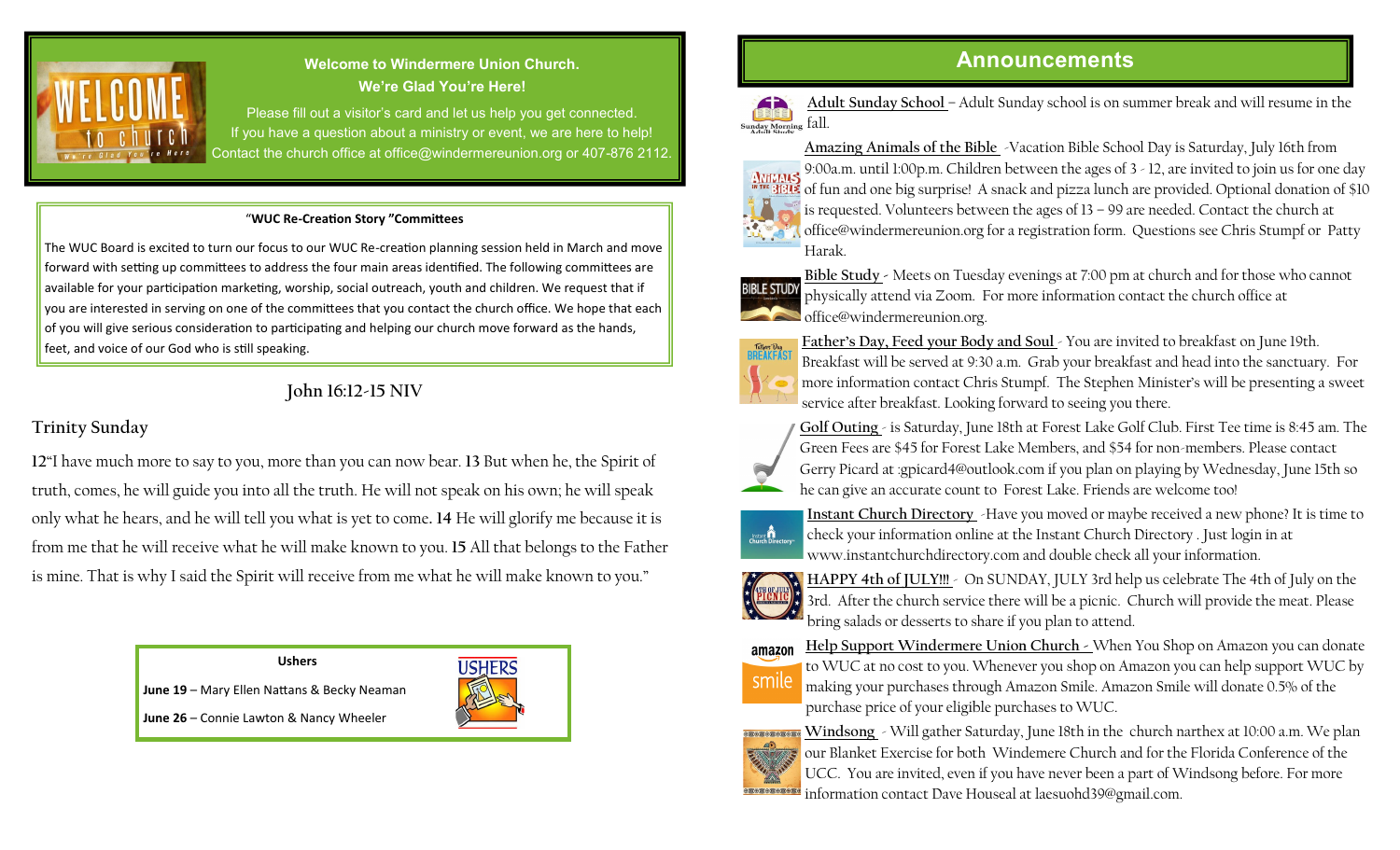

#### *~God we know You hear our prayers~*

**CELEBRATIONS** from church members and friends

><> Sarah Carr - I have found a church family.

><> Marco Larenas - The youth that are preforming in Beaty and the Beast JR at Garden Theatre.

*~Thank You God for blessing us~*

*PLEASE REMEMBER TO COMPLETE the C and C SLIPS, TO HELP ENSURE ACCURACY. The Cs and Cs listed above are from completed slips and internet messages sent to the church office at office@windermereunion.org. Please submit your Cs and Cs no later than Tuesday morning in order to be included in the next bulletin.*

**Birthdays Are Great and We Want to Celebrate With You!**

Please contact Ann Green, **[ggreen7@cfl.rr.com](mailto:ggreen7@cfl.rr.com)** or 407-293-8892 with those special dates for all your family members so we can recognize and wish one and all a Happy Birthday!

| Barton Buchanan   | June 7  |
|-------------------|---------|
| Janel Dagon       | June 7  |
| Jane Chancey      | June 8  |
| Mitch Hitsman     | June 9  |
| Aleyamma Roy      | June 11 |
| Cheryl Tyndall    | June 21 |
| Austin Lawrence   | June 24 |
| Alexander Jones   | June 25 |
| Michelle Bednarek | June 29 |
| Kenny Poole       | June 29 |





Provoking thought. Inspiring spirit. Accepting all.

10710 Park Ridge-Gotha Road, Windermere, Florida 34786 Phone: 407-876-2112 Pastor home office: 407-963-8254

### Scripture & Announcements

June 12, 2022



**Ushers**

Provi Estrada & Connie Lawton

Pastor Barton Buchanan, Senior Pastor - pastorbarton@windermereunion.org Pastor Marcelino Rivera , Iglesia del Pueblo - pastormarcelino@windermereunion.org Chris Stumpf, Ministry of Child Education - happyheart.chris@gmail.com Troy Dolendo, Music Director - Troy@windermereunion.org Sarah Larenas Rinsch, Office Manager - office@windermereunion.org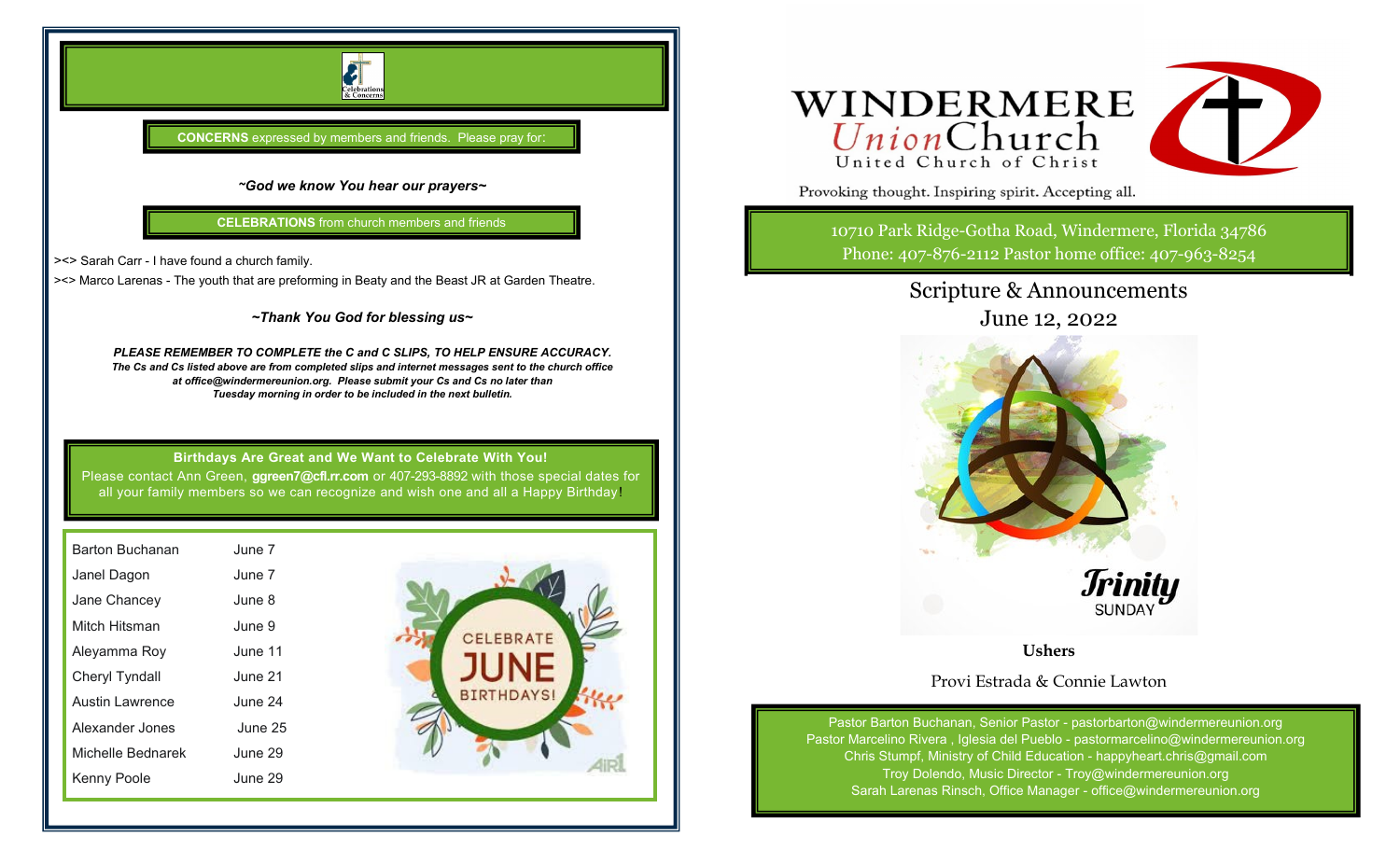

## **O Grant Us Light**

O grant us light, that we may know wisdom that you alone canst give, That truth may guide us as we go, and virtue bless the lives we live.

O grant us light, that we may find where error lurks in human lore, And turn to you our seeking minds, and love your holy Word the more.

O grant us light, that we may learn how dead is life from you apart, How sure is joy for all who turn To you an undivided heart.

## **I Know Who I am**

**(x2)**

I know who I am I know who I am I know who I am I am Yours; I am Yours

And you are mine Jesus you are mine You are mine Jesus you are mine

I was running and you found me I was blinded and you gave me sight You put a song of praise in me